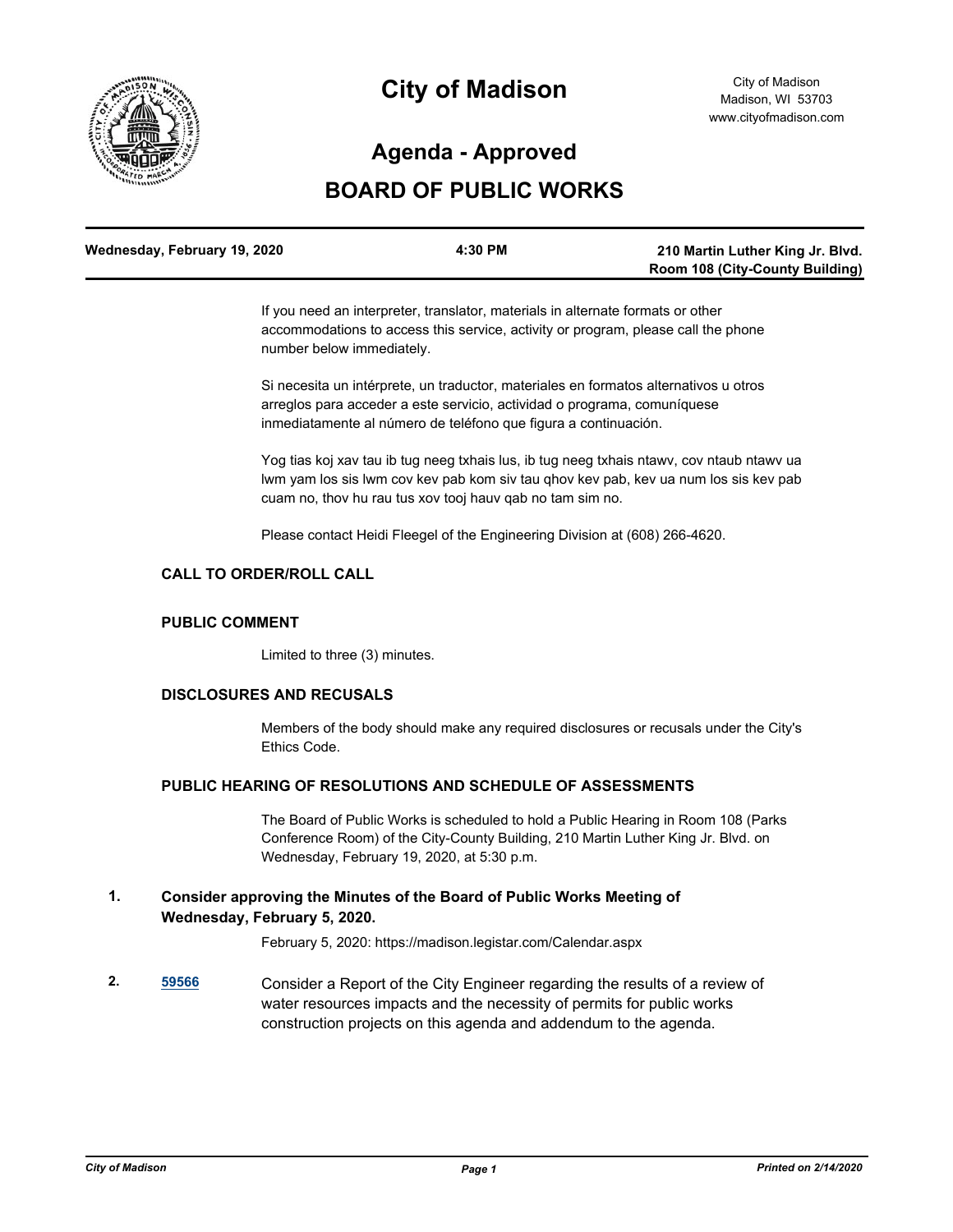**3. At this time, a consent agenda will be moved with the recommended action listed for each item EXCEPT:**

**1) items which have registrants wishing to speak.**

**2) items which require an extraordinary (roll call) vote and are not included on the consent agenda by unanimous consent.**

**3) items which Board Members have separated out for discussion/debate purposes.** 

**Those numbers with an asterisk are consent agenda items.**

#### **CONSIDER THE FOLLOWING PUBLIC HEARING ITEMS**

**4. [59510](http://madison.legistar.com/gateway.aspx?m=l&id=/matter.aspx?key=70477)** Approving Revised Schedule Of Assessments for Dairy Drive Assessment District - 2019. (16th AD)

> [BPW Mailing Schedule of Assessments Dairy Dr Assessment District 2019 .pdf](http://madison.legistar.com/gateway.aspx?M=F&ID=a8507489-5353-45c3-a59b-a1c67250e445.pdf) [DairyDr-OverallExhibit\\_BPW.pdf](http://madison.legistar.com/gateway.aspx?M=F&ID=7cd778cb-878e-4703-98fd-403df0c2b7ff.pdf) [BPW notes.pdf](http://madison.legistar.com/gateway.aspx?M=F&ID=c5685b0a-0e06-4feb-9f08-135b9e174440.pdf) *Attachments:*

The Board of Public Works is scheduled to hold a Public Hearing in Room 108 (Parks Conference Room) of the City-County Building, 210 Martin Luther King Jr. Blvd. on Wednesday, February 19, 2020, at 5:30 p.m.

**5. [59518](http://madison.legistar.com/gateway.aspx?m=l&id=/matter.aspx?key=70485)** Approving Plans, Specifications, And Schedule Of Assessments For Packers Avenue Resurfacing Assessment District - 2020. (12th AD)

> [BPW Mailing Packers Avenue Resurfacing Assessment District 2020.pdf](http://madison.legistar.com/gateway.aspx?M=F&ID=80b8ecb1-c173-4fed-b996-fb3e649bf014.pdf) [packers cross section.pdf](http://madison.legistar.com/gateway.aspx?M=F&ID=ef228c93-64ef-4fef-8dfb-8b69fccbb422.pdf) [12564 BPW Display.pdf](http://madison.legistar.com/gateway.aspx?M=F&ID=18d51ff7-1c75-4687-8e74-537c1da69633.pdf) *Attachments:*

> > [Packers BPW Notes.pdf](http://madison.legistar.com/gateway.aspx?M=F&ID=e5c49660-f440-495b-b877-f0cdec3b8d1b.pdf)

The Board of Public Works is scheduled to hold a Public Hearing in Room 108 (Parks Conference Room) of the City-County Building, 210 Martin Luther King Jr. Blvd. on Wednesday, February 19, 2020, at 5:30 p.m.

**6. [59519](http://madison.legistar.com/gateway.aspx?m=l&id=/matter.aspx?key=70486)** Approving Plans, Specifications, And Schedule Of Assessments For City View Drive Assessment District - 2020, and authorizing the Mayor and City Clerk to enter into agreements with the Wisconsin Department of Transportation, the Wisconsin and Southern Railroad Company and it's sub-Contractors and C.D.L. Electric, Inc. to install the necessary improvements pursuant to CFR Parts 222 and 229 to create a new at-grade railroad crossing at City View Drive in the City of Madison. (17th AD)

> [BPW Mailing City View Drive Assessment District - 2020.pdf](http://madison.legistar.com/gateway.aspx?M=F&ID=8bf13a5b-b87e-4446-8508-c512e2d56f49.pdf) [11958EN-City View BPW Display.pdf](http://madison.legistar.com/gateway.aspx?M=F&ID=961793f4-71b4-4f6c-91bb-e354365528c8.pdf) [11958EN-Project Location & Details.pdf](http://madison.legistar.com/gateway.aspx?M=F&ID=3b9cc85f-01dc-4447-a385-42fbaff1acc7.pdf) *Attachments:*

The Board of Public Works is scheduled to hold a Public Hearing in Room 108 (Parks Conference Room) of the City-County Building, 210 Martin Luther King Jr. Blvd. on Wednesday, February 19, 2020, at 5:30 p.m.

#### **ITEMS REFERRED BY THE COMMON COUNCIL**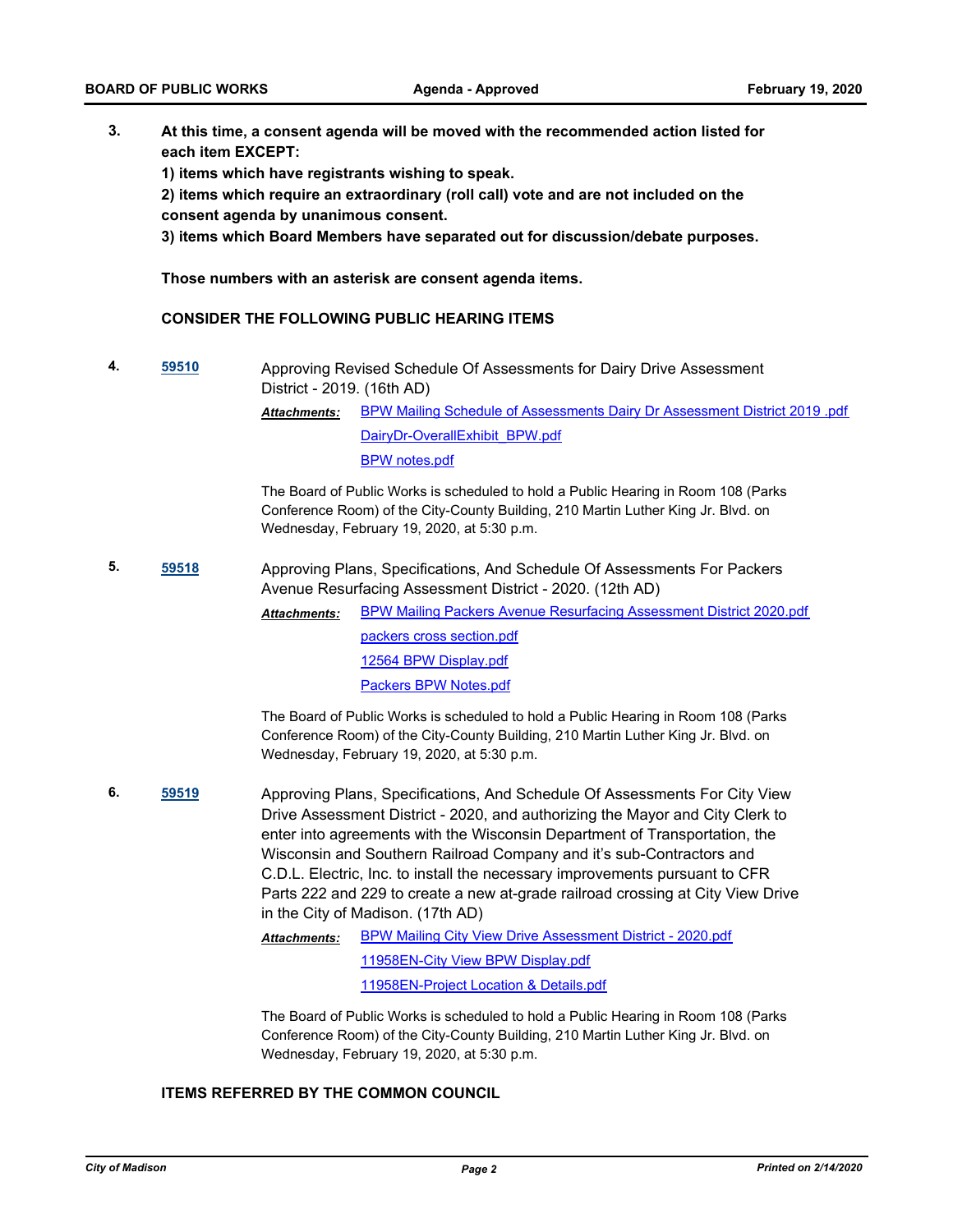**7.\* [59123](http://madison.legistar.com/gateway.aspx?m=l&id=/matter.aspx?key=70180)** Authorizing the City's execution of an Underground Electric Easement to Madison Gas and Electric for electric service to the Madison Metro Transit Administrative building located at 1101 E. Washington Avenue. (6th A.D.) *Attachments:* [Exhibit A DRAFT MGE Easement.pdf](http://madison.legistar.com/gateway.aspx?M=F&ID=39e88676-dd84-4383-83bb-e7e2a4eb9f2d.pdf)

> Lead agency is Board of Public Works with additional referrals of the Plan Commission (2/24) and Transportation Commission(2/26); this item will be taken out of order due to time constraints.

REPORT BY CITY ENGINEERING

RECOMMEND TO ADOPT

**8.\* [59267](http://madison.legistar.com/gateway.aspx?m=l&id=/matter.aspx?key=70275)** Accepting a Permanent Limited Easement for Public Sanitary Sewer Purposes from Mustafa K. Baskaya and Pelin Cengiz across the property located at 4918 Lake Mendota Drive. (19th AD)

*Attachments:* [12051 Resolution Exhibit A.pdf](http://madison.legistar.com/gateway.aspx?M=F&ID=5b78a8e3-ca99-4ca9-b172-32ef5428d680.pdf)

Lead agency is Board of Public Works with additional referral of the Plan Commission (2/10), Plan Commission returned to lead with the recommendation of approval.

REPORT BY CITY ENGINEERING

RECOMMEND TO ADOPT

**9. [59294](http://madison.legistar.com/gateway.aspx?m=l&id=/matter.aspx?key=70299)** Creating Sec. 8.195 and amending Sections 8.19, 23.32 and 1.08 of the Madison General Ordinances to create Dog Recreation Areas and to reorganize and recreate a unified ordinance relating to dogs on City property and dog recreation areas.

> [Body](http://madison.legistar.com/gateway.aspx?M=F&ID=c8fc8a46-a8e3-40df-b88a-1dc208ee48c1.pdf) **[Statement of Policy and Guidelines](http://madison.legistar.com/gateway.aspx?M=F&ID=98e8cd5d-e26a-4960-b635-28cbfbf21118.pdf)** [Public Comments](http://madison.legistar.com/gateway.aspx?M=F&ID=db4a00e7-c229-499b-a982-4392bf1ea9a8.pdf) *Attachments:*

Lead agency is Board of Park Commissioners with additional referral of the Board of Public Works.

REPORT BY CITY PARKS

RECOMMEND TO ADOPT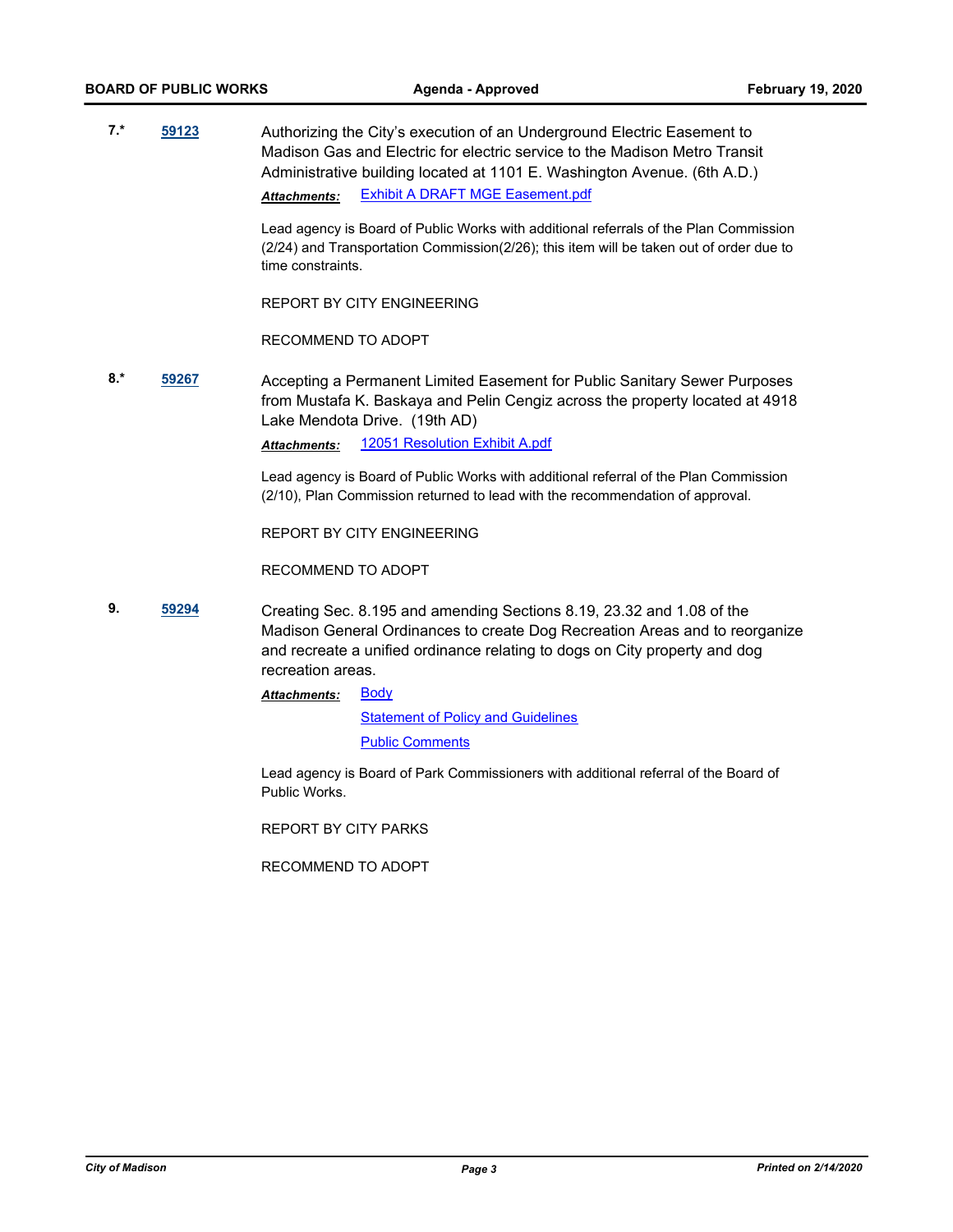#### **PUBLIC WORKS CONSTRUCTION MANAGEMENT - PRIVATE CONTRACTS**

**10. [59515](http://madison.legistar.com/gateway.aspx?m=l&id=/matter.aspx?key=70482)** Approving plans and specification for public improvements necessary for the project known as Eagle Trace Park Improvements, and authorizing construction to be undertaken by the Developer, Private Contract No. 9424. (9th AD) *Attachments:* [Eagle Trace Park Master Plan.pdf](http://madison.legistar.com/gateway.aspx?M=F&ID=34bc20f6-5ab1-4dab-a8d1-e626b4920bc1.pdf)

REPORT BY CITY PARKS

RECOMMEND TO ADOPT

**11.\* [59547](http://madison.legistar.com/gateway.aspx?m=l&id=/matter.aspx?key=70511)** Approving plans and specifications for public improvements necessary for the project known as 3201 Latham Drive and authorizing construction to be undertaken by the Developer, Private Contract No. 8545. (14th AD) *Attachments:* [3201 Latham Dr Exhibits.pdf](http://madison.legistar.com/gateway.aspx?M=F&ID=bbec0d40-c439-4fa6-8579-f770df801540.pdf)

> The plan includes installation of sidewalk along Latham Drive, a new drive apron and connection to City water main.

RECOMMEND TO ADOPT

**12. [59569](http://madison.legistar.com/gateway.aspx?m=l&id=/matter.aspx?key=70533)** Approving plans and specifications for public improvements required to serve Phase 3 of the Subdivision known as Southern Addition to Birchwood Point and authorizing construction to be undertaken by the Developer, Private Contract No. 8550 (9th AD)

*Attachments:* [8550 Exhibits.pdf](http://madison.legistar.com/gateway.aspx?M=F&ID=3207462b-259e-4d46-a029-cf39d7babfe3.pdf)

REPORT BY CITY ENGINEERING

RECOMMEND TO ADOPT

- **13.\* [58194](http://madison.legistar.com/gateway.aspx?m=l&id=/matter.aspx?key=69427)** Accepting sanitary sewer, storm sewer, and street improvements (excluding bituminous surface pavement) constructed by Private Contract in First Addition to 1000 Oaks Phase 1 (9th AD) Private Contract No. 7648
	- [7648 Street Schedule A excluding bituminous.pdf](http://madison.legistar.com/gateway.aspx?M=F&ID=408771db-5f20-4e11-a57c-e25268e0af43.pdf) [7648\\_1st Add 1000 Oaks Ph1 SANITARY Schedule A Unit Cost.pdf](http://madison.legistar.com/gateway.aspx?M=F&ID=60088df9-bc49-4be7-b48f-f884480388a0.pdf) [7648\\_1st Add 1000 Oaks Ph1 STORM Schedule A Unit Cost.pdf](http://madison.legistar.com/gateway.aspx?M=F&ID=c9275f80-09b5-48ce-ba44-8fae49e9d1cf.pdf) *Attachments:*

RECOMMEND TO ADOPT

**14.\* [58829](http://madison.legistar.com/gateway.aspx?m=l&id=/matter.aspx?key=69945)** Accepting sanitary sewer and street improvements (including bituminous surface pavement) constructed by Private Contract in The Meadowlands - Phase 8 (3rd AD), Private Contract No. 2430

> [2430 Sanitary Schedule A Unit Cost.pdf](http://madison.legistar.com/gateway.aspx?M=F&ID=1a1c9863-a266-4350-9913-3e73039283e6.pdf) [2430 Streets Schedule A bituminous Schedule A.pdf](http://madison.legistar.com/gateway.aspx?M=F&ID=04b8188b-b81d-4ba6-baad-1ad81c7d4258.pdf) [2430 excluding bituminous Schedule A.pdf](http://madison.legistar.com/gateway.aspx?M=F&ID=b385a0f3-6984-4e4e-a0f5-d656c30852a0.pdf) *Attachments:*

RECOMMEND TO ADOPT

**15.\* [59431](http://madison.legistar.com/gateway.aspx?m=l&id=/matter.aspx?key=70420)** Accepting storm sewer and street improvements (including bituminous surface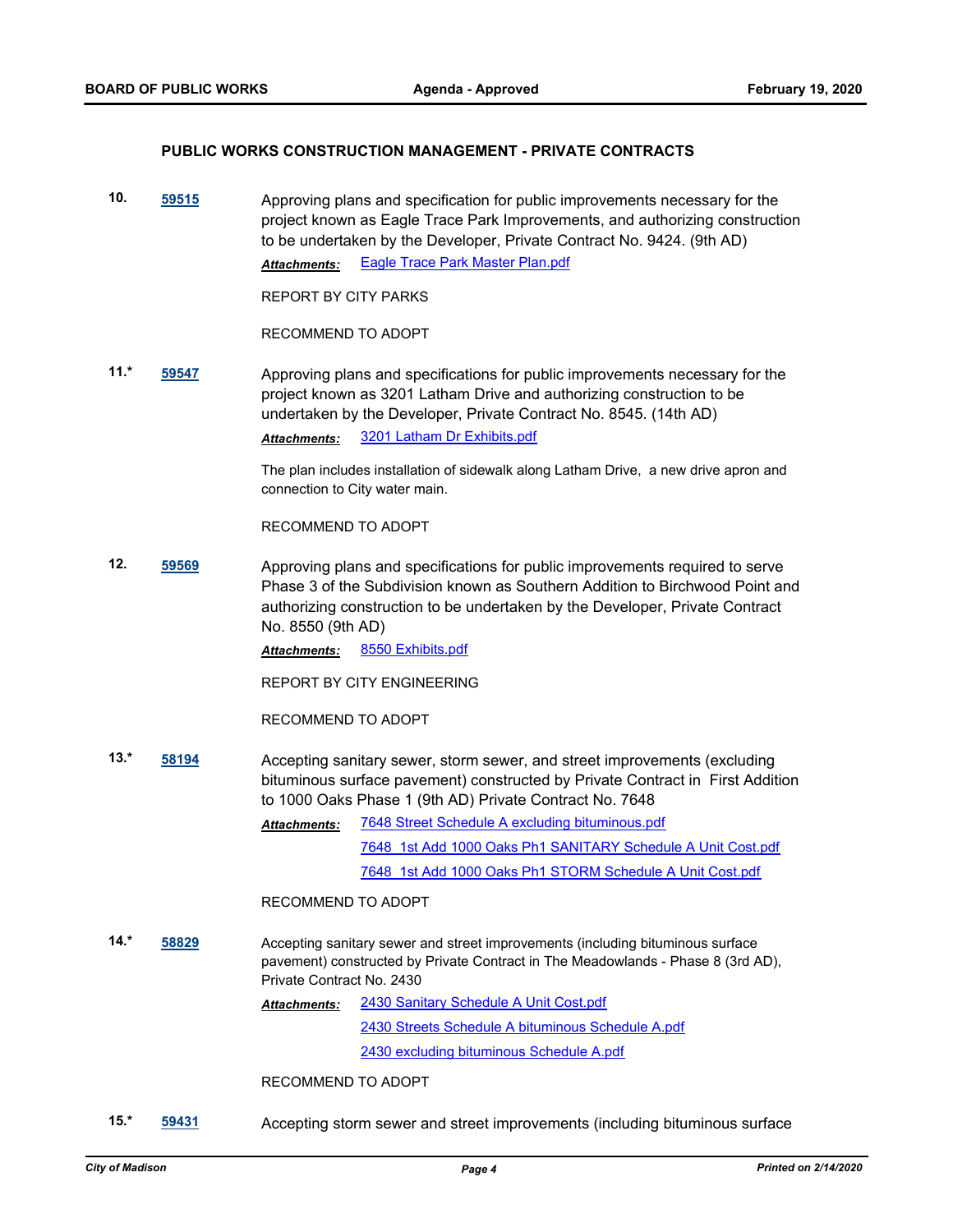pavement) constructed by Private Contract 6001 Mineral Point Road / 6102 Odana Road CSM, Private Contract No. 7878 (19th AD) [7878 Street Schedule A complete Schedule A.pdf](http://madison.legistar.com/gateway.aspx?M=F&ID=cb697e66-328f-4510-8210-d6ccbd69622e.pdf) [7878 Storm Schedule A Unit Cost.pdf](http://madison.legistar.com/gateway.aspx?M=F&ID=1803e5d7-ad5d-4e36-937b-ffd118e87685.pdf) *Attachments:*

RECOMMEND TO ADOPT

**16.\* [59508](http://madison.legistar.com/gateway.aspx?m=l&id=/matter.aspx?key=70475)** Accepting sanitary sewer improvements constructed by Private Contract In 501 Woodward Drive, Private Contract No. 8087. (18th AD) Attachments: [8087 Sanitary Schedule A Unit Cost.pdf](http://madison.legistar.com/gateway.aspx?M=F&ID=5ab33bf5-cd71-4b4d-9dd5-5f5a5975efe4.pdf)

RECOMMEND TO ADOPT

**17.\* [59548](http://madison.legistar.com/gateway.aspx?m=l&id=/matter.aspx?key=70512)** Approving plans and specifications for public improvements required to serve Phase 8 of the Subdivision known as First Addition to 1000 Oaks and authorizing construction to be undertaken by the Developer, and Rescinding Resolution RES-19-00773. Private Contract No. 8486. (9th AD) *Attachments:* [8486 Exhibits\\_Lot Update.pdf](http://madison.legistar.com/gateway.aspx?M=F&ID=566016fa-07c5-4cdd-8a6e-56bb939b8b58.pdf)

> Approval was previously granted for Contract 8486: First Addition to 1000 Oaks - Phase 8 on November 11, 2019 per RES-2019-00773. The developer has proceeded with a replat of lands within First Addition to 1000 Oaks that changed some of the lot configuration and lot numbering. No changes were made to the dedicated right-of-way or previously approved public improvements with the replat. This approval updates the lot numbering to match what is being created with 1000 Oaks Replat No. 3.

RECOMMEND TO ADOPT

- **18.\* [59555](http://madison.legistar.com/gateway.aspx?m=l&id=/matter.aspx?key=70519)** Accepting street and terrace improvements constructed by Private Contract for 723 Glenway St., Private Contract No. 2435. (13th AD) RECOMMEND TO ADOPT
- **19\* [59582](http://madison.legistar.com/gateway.aspx?m=l&id=/matter.aspx?key=70546)** Accepting street and terrace improvements constructed by Private Contract for 2505 University Ave, Private Contract No. 2425 (5th AD) RECOMMEND TO ADOPT

#### **PUBLIC WORKS CONSTRUCTION MANAGEMENT - PUBLIC CONTRACTS**

**20.\* [59552](http://madison.legistar.com/gateway.aspx?m=l&id=/matter.aspx?key=70516)** Establishing assessments for the installation of street trees requested by the property owner (notices and public hearings have been waived). (Various ADs) [Report by City Forester Spring 2020.pdf](http://madison.legistar.com/gateway.aspx?M=F&ID=f4d352f5-41be-457e-95ba-3627b19c3c4d.pdf) [Assessable Tree List Spring 2020.pdf](http://madison.legistar.com/gateway.aspx?M=F&ID=25faae56-9a03-49a9-8a23-d71cb54ab5e8.pdf) *Attachments:*

> The assessment of trees is done on an annual basis per Madison General Ordinance 10.10 and in accordance with Wisconsin State Statute 66.0701. The full cost, including inspection and supervision, of the initial installation of street trees are assessed to the abutting properties. The Developer, his/heirs, successors waives notice and hearing to the assessment for street trees as part of the agreement for the development or plat of a new subdivision within the City of Madison.

RECOMMEND TO ADOPT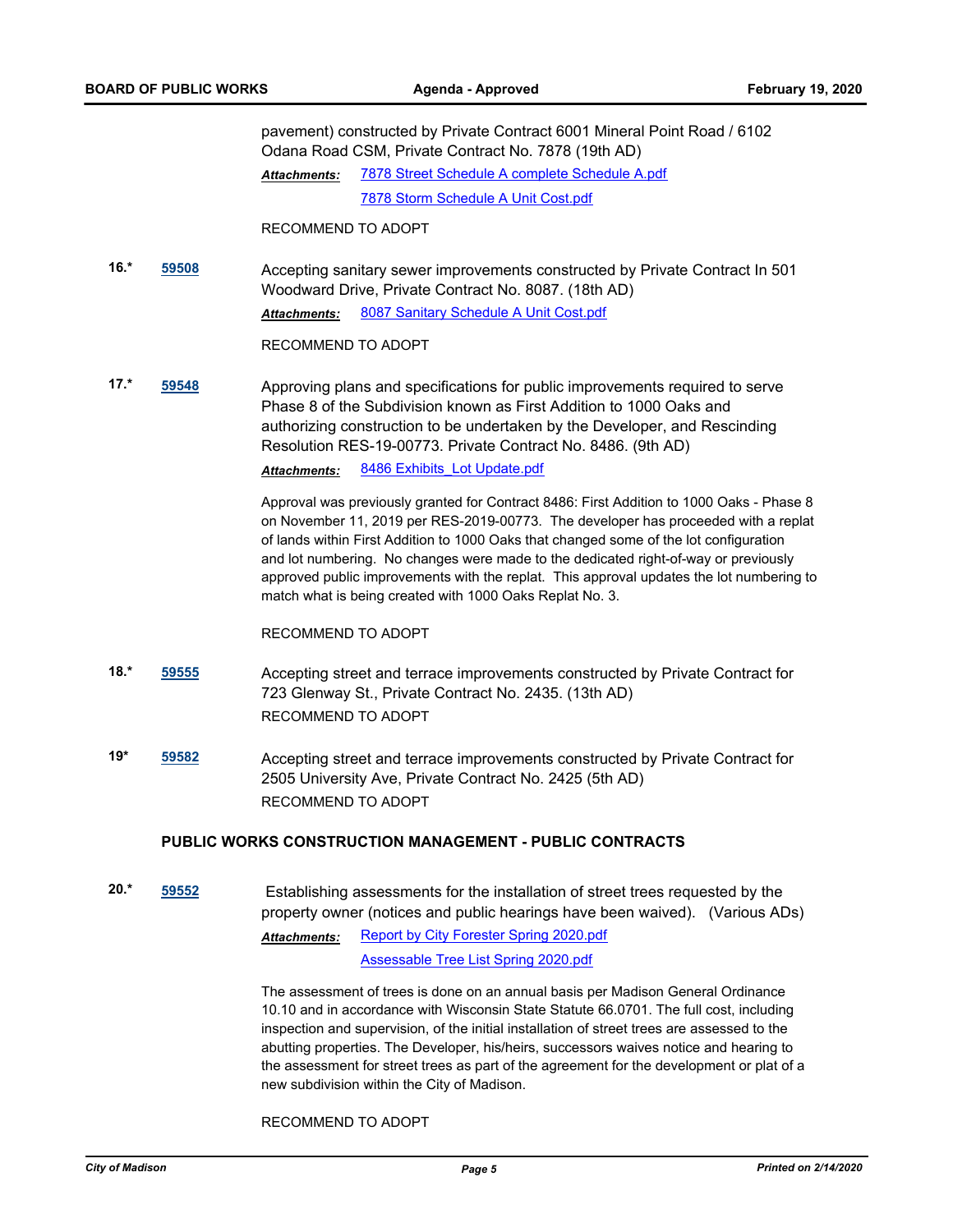| $21.*$ | 59546 | Declaring the City of Madison's intention to exercise its police powers    |
|--------|-------|----------------------------------------------------------------------------|
|        |       | establishing Julia Street and Julia Circle Resurfacing Assessment District |
|        |       | -2020. (19th AD)                                                           |
|        |       | RECOMMEND TO ADOPT                                                         |

- **22.\* [59553](http://madison.legistar.com/gateway.aspx?m=l&id=/matter.aspx?key=70517)** Declaring the City of Madison's intention to exercise its police powers establishing the Cedar Street Assessment District - 2021. (13th AD) RECOMMEND TO ADOPT
- **23.\* [59561](http://madison.legistar.com/gateway.aspx?m=l&id=/matter.aspx?key=70525)** Declaring the City of Madison's intention to exercise its police powers establishing the Walter Street Sidewalk Assessment District - 2020. (15th AD) RECOMMEND TO ADOPT

#### **RESOLUTIONS APPROVING THE CONSTRUCTION OF PUBLIC WORKS PROJECTS**

**24. [59550](http://madison.legistar.com/gateway.aspx?m=l&id=/matter.aspx?key=70514)** Approving plans and specifications and authorizing the Board of Public Works to advertise and receive bids for Park Paving 2020. (3rd, 6th, 9th, 10th, 11th, 17th, 18th and 20th ADs)

*Attachments:* [BPW Park Paving 2020.pdf](http://madison.legistar.com/gateway.aspx?M=F&ID=bf0ad2fd-fe1b-49cb-bc78-7670e2a0fdcc.pdf)

This project is improvements including replacing basketball courts at Flad, Sherman Village, Walnut Grove, Greetree, Yahara Place, Sunset, and Portland Parks, constructing a new asphalt park path to the shelter at Glacier Hill Park, and paving the constructed path at Junction Ridge Park. Estimated cost is \$375,000.

REPORT BY CITY PARKS

RECOMMEND TO ADOPT

**25. [59554](http://madison.legistar.com/gateway.aspx?m=l&id=/matter.aspx?key=70518)** Approving plans and specifications and authorizing the Board of Public Works to advertise and receive bids for Demolition - 3509 Webb Avenue (located in the Town of Blooming Grove) (6th and 15th AD)

> [3509 Webb Avenue.pdf](http://madison.legistar.com/gateway.aspx?M=F&ID=56e84165-019d-4d06-8dd8-4ffe2e4deb86.pdf) *Attachments:*

> > [3509 Webb Ave GTViewer.pdf](http://madison.legistar.com/gateway.aspx?M=F&ID=6a29ddc2-6e6f-47de-a80b-fe0b0cdb9cb3.pdf)

The proposed resolution approves plan documents to receive bids for the demolition of 3509 Webb Avenue located in the Town of Blooming Grove. The property was purchase by the City with the intent to use the land for a future multiuse path. Estimated cost: \$40,000

REPORT BY CITY ENGINEERING

RECOMMEND TO ADOPT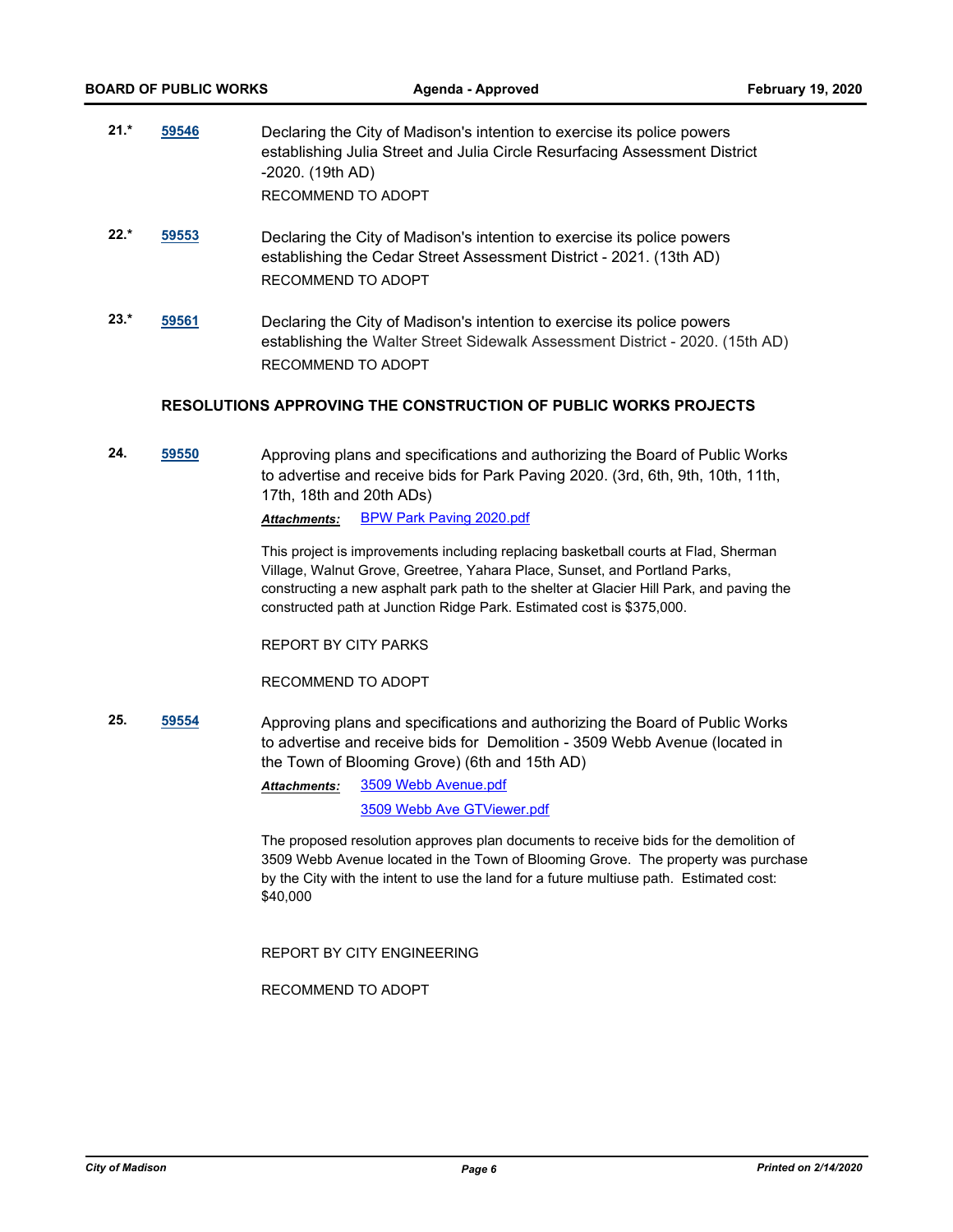#### **CHANGE ORDERS TO PUBLIC WORKS CONTRACTS**

**26. [59506](http://madison.legistar.com/gateway.aspx?m=l&id=/matter.aspx?key=70473)** Change Order No. 4 to Contract No. 8106, Winnebago Street, Atwood Avenue and Linden Avenue Assessment District, in the amount of \$31,381.82. (6th AD) Attachments: CO 4 - 8106.pdf

REPORT BY CITY ENGINEERING

RECOMMEND APPROVAL

**27. [59507](http://madison.legistar.com/gateway.aspx?m=l&id=/matter.aspx?key=70474)** Change Order No. 10 to Contract No. 8290, Judge Doyle Podium. (4th AD) This item is being placed on the agenda by title only. The change order has not been finalized. The timing for this change order is critical in order to prevent further delay in opening the parking ramp. The completed change order will be provided once available.

REPORT BY CITY ENGINEERING

#### **MISCELLANEOUS**

**28.\* [59429](http://madison.legistar.com/gateway.aspx?m=l&id=/matter.aspx?key=70418)** Subcontractor List for Contract No. 7528, Nakoosa Trail Fleet/Fire/Radio Shop facility, to C.D. Smith Construction Inc, for 59.62%.

*Attachments:* [7528 subcontractor list.pdf](http://madison.legistar.com/gateway.aspx?M=F&ID=e650cee3-2fdf-4385-b5fa-f24d44695c78.pdf)

RECOMMEND APPROVAL

- **29. [59563](http://madison.legistar.com/gateway.aspx?m=l&id=/matter.aspx?key=70527)** Approving plans and specifications for Fish Hatchery Road Pavement Replacement and authorizing the Mayor and City Clerk to enter into agreements with the City of Fitchburg for cost sharing. (14th AD)
	- [Fish Hatchery title sheet.pdf](http://madison.legistar.com/gateway.aspx?M=F&ID=75a95b0b-b9e6-482a-899a-af93fcb57d72.pdf) [GTViewer Fish Hatchery.pdf](http://madison.legistar.com/gateway.aspx?M=F&ID=9c43c53e-ba60-4629-9642-d6789b34d3a9.pdf) [19-3488 FHR Project Manual & Planset-12-16-19 \(1\).pdf](http://madison.legistar.com/gateway.aspx?M=F&ID=49f50792-029b-4f85-8e07-b060418f76c1.pdf) *Attachments:*

The City of Fitchburg is reconstructing Fish Hatchery Road south of the Beltline in 2020 & 2021. A small portion of the project is in the City of Madison. Total cost is \$29,500,000 with Madison's share being \$572,000.

REPORT BY CITY ENGINEERING

RECOMMEND TO ADOPT

**30. [59565](http://madison.legistar.com/gateway.aspx?m=l&id=/matter.aspx?key=70529)** Approving plans and specifications for Libby Road Resurfacing and authorizing the Mayor and City Clerk to enter into an agreement with the Town of Blooming Grove for cost sharing. (14th AD)

*Attachments:* [GTViewer Libby Rd.pdf](http://madison.legistar.com/gateway.aspx?M=F&ID=c6ed9795-ca61-4deb-be80-94dbadc51323.pdf)

The Town of Blooming Grove has scheduled the resurfacing of Libby Road from Lake Farm Road to 2650 feet east. A portion of the right-of-way lies within the City of Madison. The existing road is approximately 26 feet wide. No change in pavement width is being proposed. Total cost is \$160,000 with Madison's share being \$40,000.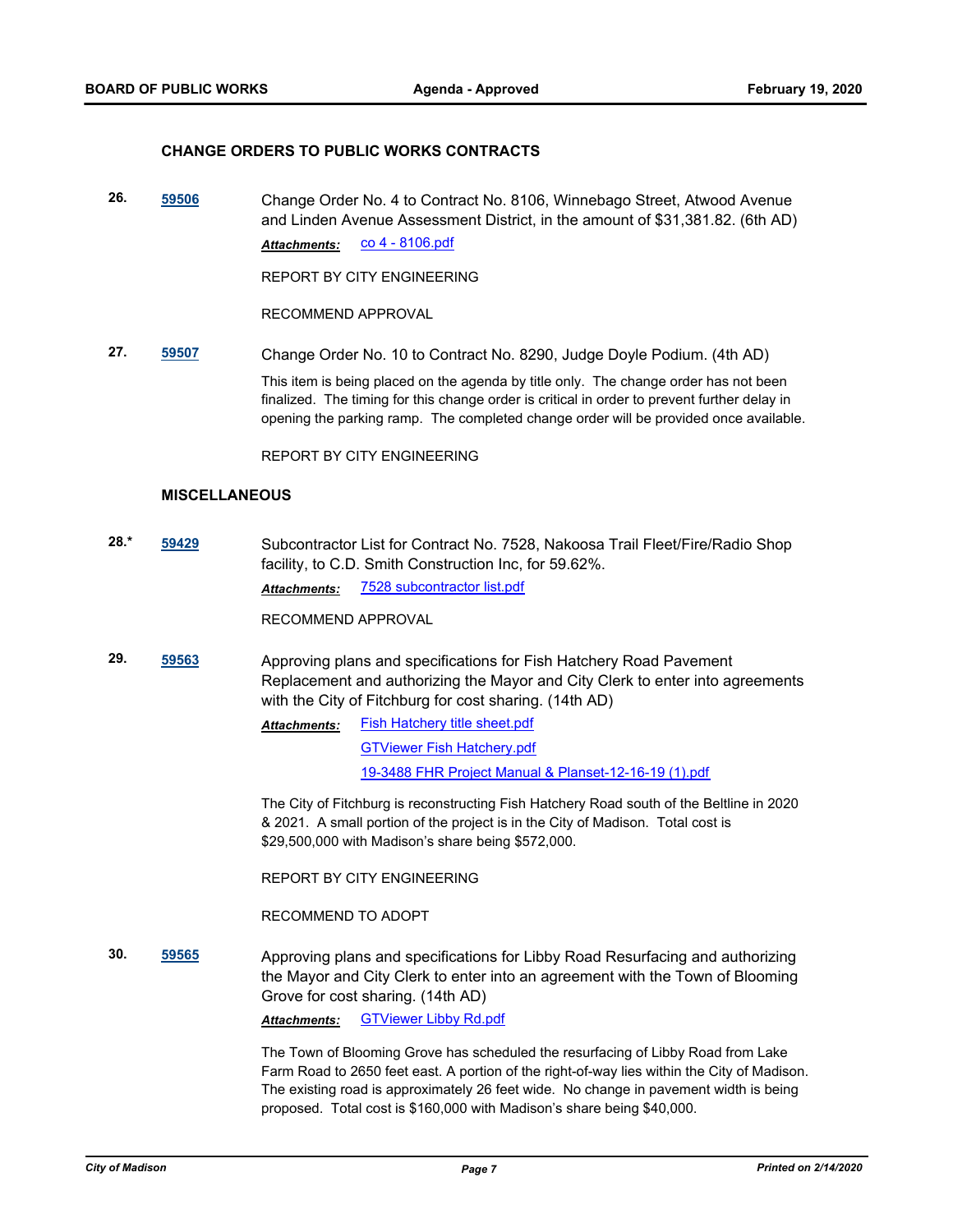#### REPORT BY CITY ENGINEERING

RECOMMEND TO ADOPT

**31. [59576](http://madison.legistar.com/gateway.aspx?m=l&id=/matter.aspx?key=70540)** Approving plans and specifications and authorizing the Board of Public Works to advertise and receive bids for Annual Horizontal Sawcutting of Concrete Sidewalk and Incidental Work (Districts 4 and 8) - 2020. (4th & 8th ADs)

> [Ald Dist 4 Map\\_Include w Sawcutting.pdf](http://madison.legistar.com/gateway.aspx?M=F&ID=46e362ac-018a-4d60-8dd2-220145e88916.pdf) *Attachments:*

> > [Ald Dist 8 Map\\_Include w Sawcutting.pdf](http://madison.legistar.com/gateway.aspx?M=F&ID=17237c01-40f4-42bb-a1f2-65e09961ff20.pdf)

Project will allow for sawcutting of sidewalks in Aldermanic Districts 4 & 8 to eliminate trip hazards, comply with ADA specifications, and provide for a safe pedestrian corridor. Estimated cost is \$56,000.

REPORT BY CITY ENGINEERING

RECOMMEND TO ADOPT

**32. [59577](http://madison.legistar.com/gateway.aspx?m=l&id=/matter.aspx?key=70541)** Authorizing the Board of Public Works to Order Property Owners to Repair or Replace Substandard and Defective Sidewalks in the 4th and 8th Aldermanic Districts. (4th & 8th ADs)

> [Ald Dist 4 Map\\_Include w Ordered Repairs.pdf](http://madison.legistar.com/gateway.aspx?M=F&ID=db5ea86b-1195-4028-acc6-2b32700a3bcf.pdf) [Ald Dist 8 Map\\_Include w Ordered Repairs.pdf](http://madison.legistar.com/gateway.aspx?M=F&ID=c8ebbc5a-7d26-495b-9588-cb453f10299a.pdf) *Attachments:*

Project will allow for repair or replacement of sidewalk sections in Aldermanic Districts 4 & 8 that have been identified as broken, offset, cracked, damaged, or otherwise defective, in order to provide a safe pedestrian corridor and ensure that the sidewalk functions correctly. Work also includes installation of concrete bus pads within the Aldermanic Districts. Estimated cost is \$1,170,000 of which \$455,000 is assessable.

REPORT BY CITY ENGINEERING

RECOMMEND TO ADOPT

**33. [59578](http://madison.legistar.com/gateway.aspx?m=l&id=/matter.aspx?key=70542)** Approving plans and specifications and authorizing the Board of Public Works to advertise and receive bids for the Annual Construction and Reconstruction of Concrete Sidewalk and Incidental Concrete Curb and Gutter Work Ordered (Districts 4 and 8) by the Common Council. (4th & 8th ADs)

> Ald Dist 4 Map Include w Ordered Repairs.pdf [Ald Dist 8 Map\\_Include w Ordered Repairs.pdf](http://madison.legistar.com/gateway.aspx?M=F&ID=f07dcb5c-4def-4061-ad6e-c2ea19363e56.pdf) *Attachments:*

Project will allow for repair or replacement of sidewalk sections in Aldermanic Districts 4 & 8 that have been identified as broken, offset, cracked, damaged, or otherwise defective, in order to provide a safe pedestrian corridor and ensure that the sidewalk functions correctly. Estimated cost is \$1,170,000 of which \$455,000 is assessable.

REPORT BY CITY ENGINEERING

RECOMMEND TO ADOPT

**34. [59322](http://madison.legistar.com/gateway.aspx?m=l&id=/matter.aspx?key=70327)** January 2020 BPW Change Order Report. *Attachments:* [January Change Order Report.pdf](http://madison.legistar.com/gateway.aspx?M=F&ID=cadc6304-9da0-4d47-b0d4-d59d6bfeedcb.pdf)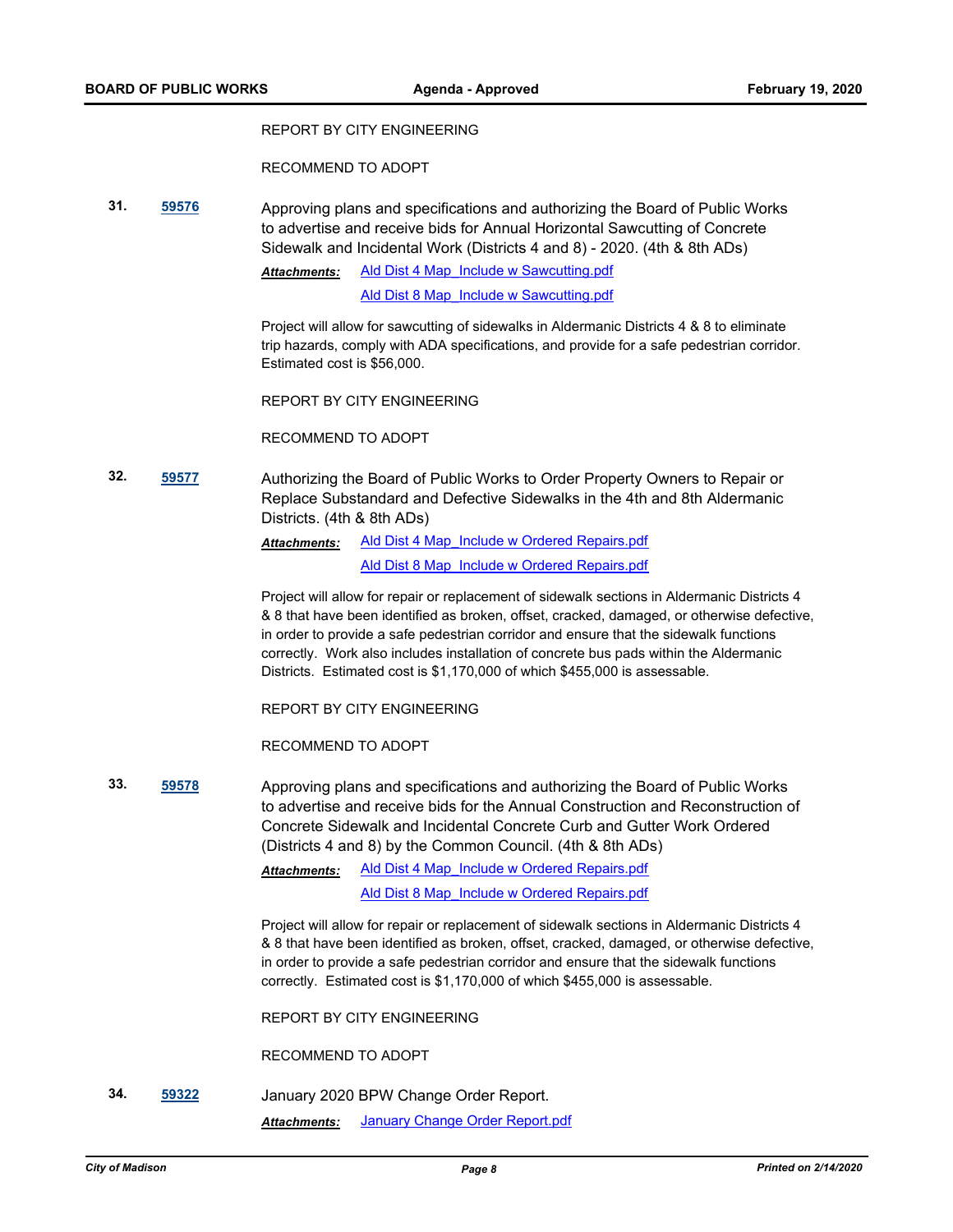FOR INFORMATIONAL PURPOSES

**35. [59514](http://madison.legistar.com/gateway.aspx?m=l&id=/matter.aspx?key=70481)** 2019 BPW Annual Report. *Attachments:* [2019 Annual BPW.pdf](http://madison.legistar.com/gateway.aspx?M=F&ID=81f3fe44-7cec-45b0-afc4-de6708d70160.pdf)

FOR INFORMATIONAL PURPOSES

**36. Appeals regarding prequalifications of various contractors to bid on City of Madison Public Works Projects, and contractors applying to be licensed Concrete Layers, Asphalt Pavers, and Mudjackers as approved by the City Engineer, if any.**

#### **APPROVAL OF BIDS OPENED BY CITY ENGINEERING**

- **37. [59549](http://madison.legistar.com/gateway.aspx?m=l&id=/matter.aspx?key=70513)** Awarding Public Works Contract No. 8535, Metro Transit Phase 2 Facility Improvements. (6th AD) *Attachments:* [8535 BidOpeningTab Feb062020.pdf](http://madison.legistar.com/gateway.aspx?M=F&ID=2f211f73-6601-4e37-8f18-9614fcbe9b12.pdf) RECOMMEND AWARD TO KENNETH F. SULLIVAN CO., BASE BID + ALLOWANCE AND ALTERNATE **38. [59568](http://madison.legistar.com/gateway.aspx?m=l&id=/matter.aspx?key=70532)** Awarding Public Works Contract No. 8542, 2020 Greenway Restoration. (9th,
- 11th,15th,17th and 19th ADs) *Attachments:* [8542.pdf](http://madison.legistar.com/gateway.aspx?M=F&ID=eabc53bf-cd7c-40bb-9956-d32503b811ac.pdf)

RECOMMENDATION TO BE PROVIDED AT THE BOARD MEETING.

### **ADJOURNMENT**